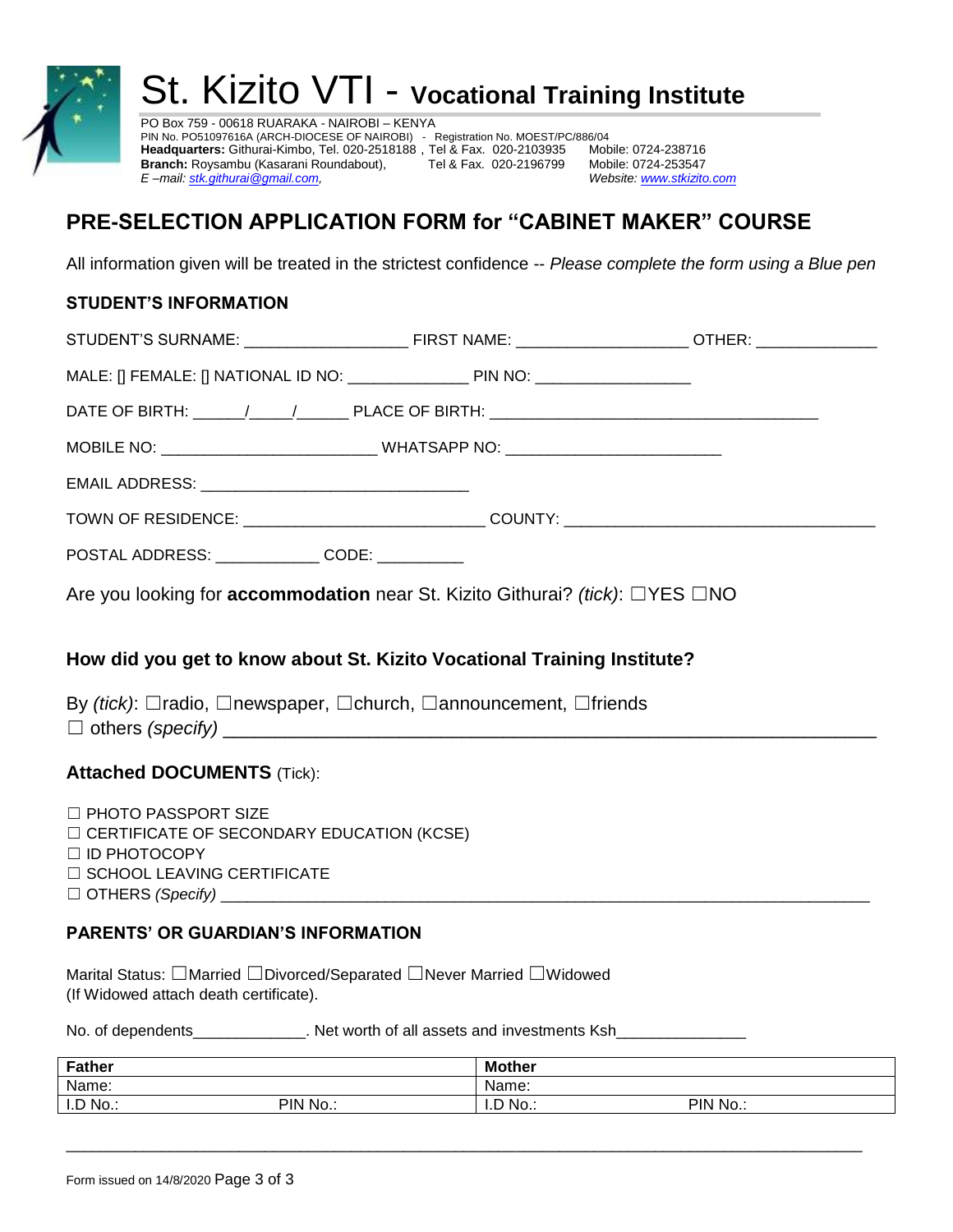| Father's age:<br>Residence:                          | Mother's age:<br>Residence:                          |
|------------------------------------------------------|------------------------------------------------------|
| $\Box$ Tin<br>Type of house: □Stone<br>$\square$ Mud | $\Box$ Tin<br>Type of house: □Stone<br>$\square$ Mud |
| Occupation:                                          | Occupation:                                          |
| Salary/month:                                        | Salary/month:                                        |
| Rent Paid/month:                                     | Rent Paid/month:                                     |
| Other Expenses/month                                 | Other Expenses/month                                 |
| <b>Education Level:</b>                              | <b>Education Level:</b>                              |
| Name of employer:                                    | Name of employer:                                    |
| Address of employer:                                 | Address of employer:                                 |
| If retired give name and address of last employer:   | If retired give name and address of last employer:   |
| Year of retirement:                                  | Year of retirement:                                  |

#### **GUARDIAN'S INFORMATION**

| Name:                                                              | Name:                                              |  |
|--------------------------------------------------------------------|----------------------------------------------------|--|
| LD No.<br>PIN No.:                                                 | POSTAL ADDRESS                                     |  |
| OCCUPATION:                                                        | <b>EMPLOYER NAME AND ADDRESS:</b>                  |  |
| Type of house: $\Box$ Stone $\Box$ Tin<br>$\square$ Mud            |                                                    |  |
| Salary/month:                                                      | Rent Paid/month:                                   |  |
| Other Expenses/month:                                              | If retired give name and address of last employer: |  |
| RELATIONSHIP TO APPLICANT: □UNCLE □AUNT □SIBLING □OTHER (indicate) |                                                    |  |

## **Recommendation (1)**

| <b>Chief/Sub Chief:</b> | This is to certify that ST. KIZITO VTI's applicant ______________________________                         | is a member |
|-------------------------|-----------------------------------------------------------------------------------------------------------|-------------|
|                         |                                                                                                           | County.     |
|                         | He/She is a responsible, bright and financially needy student. Kindly assist him/her in any way possible. |             |
|                         |                                                                                                           |             |
| Official Stamp:         |                                                                                                           |             |

 $\_$  ,  $\_$  ,  $\_$  ,  $\_$  ,  $\_$  ,  $\_$  ,  $\_$  ,  $\_$  ,  $\_$  ,  $\_$  ,  $\_$  ,  $\_$  ,  $\_$  ,  $\_$  ,  $\_$  ,  $\_$  ,  $\_$  ,  $\_$  ,  $\_$  ,  $\_$  ,  $\_$  ,  $\_$  ,  $\_$  ,  $\_$  ,  $\_$  ,  $\_$  ,  $\_$  ,  $\_$  ,  $\_$  ,  $\_$  ,  $\_$  ,  $\_$  ,  $\_$  ,  $\_$  ,  $\_$  ,  $\_$  ,  $\_$  ,